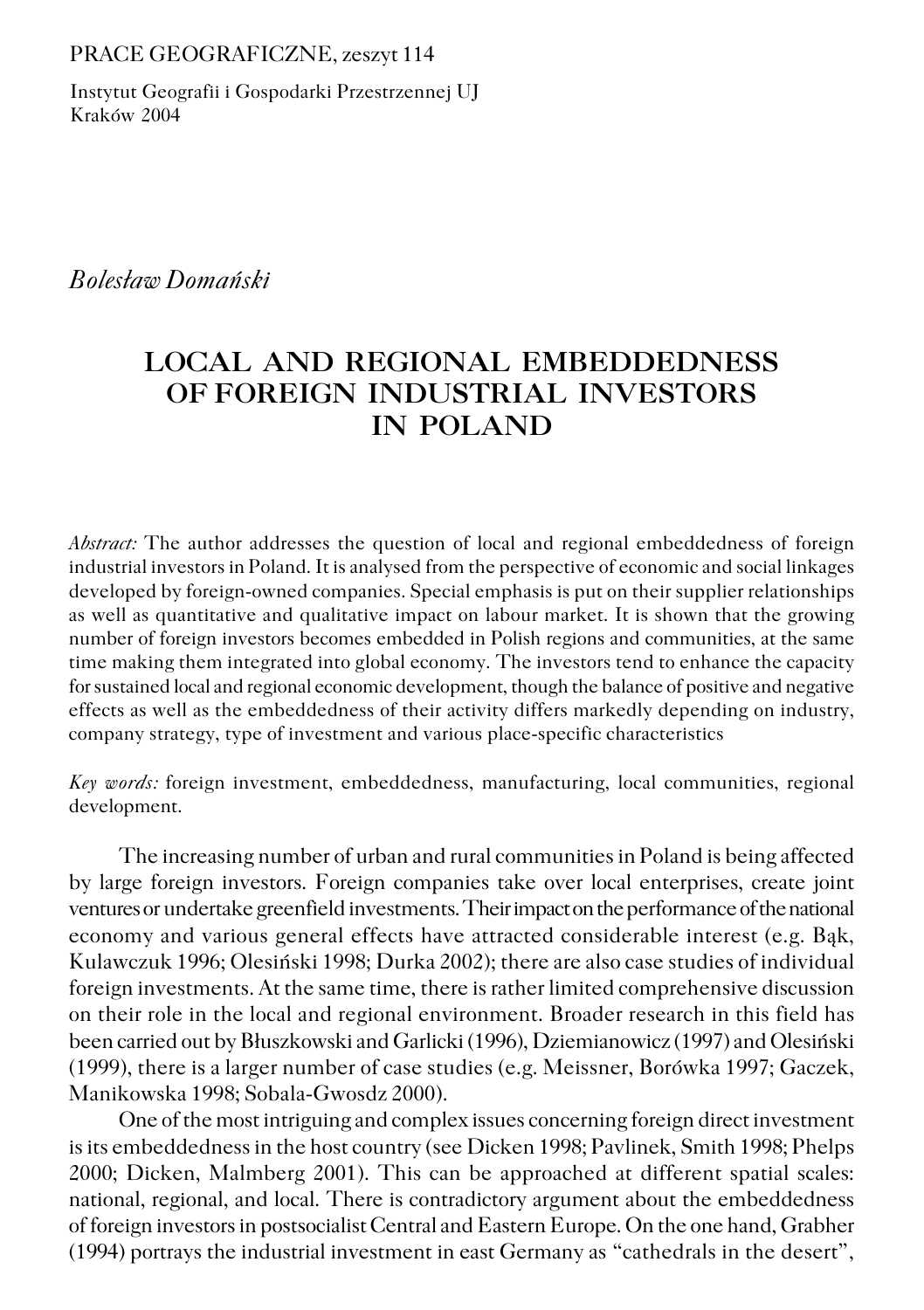that is, enclaves with few linkages backwards or forwards; similar conclusions are drawn by Hardy (1998) about foreign companies in the Wrocław region. The notion of "Kuwaitization" is put forward by Burbach *et al.* (1997) – process through which transnational capital establishes colonial−style "strong points" separate from other territories. On the other hand, many case studies show foreign producers relatively integrated into their local/regional environment.

The paper addresses the problem of embeddedness of foreign industrial investment in Poland on the sub−national level, i.e. how far large investors that operate at the global scale are embedded in the narrowly understood local and regional economies. The salient component of this embeddedness are supplier relationships, which are analysed first. Another crucial element is the quantitative and qualitative influence of foreign−owned enterprises on the local labour market. There are also other significant economic and social linkages, including those with the local government. Principal company− and place−related factors that underlie differences in the local and regional relationships are considered. The embeddedness of transnational corporations (TNCs) can be seen as a prerequisite of their impact on the capacity for sustained local/regional economic development – brief discussion of these effects and how they compare with the situation under socialism concludes the paper. The article is based upon author's research, which included interviews with TNC, local government and trade union officials (Domański 2001a, 2001b) as well as the findings of other studies.

# **1. Economic linkages and multiplier effects in the regional and local economy**

# **1.1. Suppliers of components, intermediate products and raw materials**

Direct and indirect multiplier effects are generated by foreign producers in the local/ regional economy through their use of local/regional suppliers. Corporations, which operate in many countries, are generally believed to rely more heavily on imports than domestic companies due to both intra−firm linkages (they may own specialist producers of various components) and external supplier relations established at the supra−national scale. However, there are fundamental differences between various industries in this domain.

Strong local/regional linkages are found in sectors relying on agricultural produce, wood, mineral resources (limestone, clay, sand), and recycling of waste products, e.g. manufacturers of food products, furniture, paper, and construction materials. Entirely local supply is typical of plants of non−alcoholic beverages, bricks and roofing, plaster board, cement, oxygen as well as dead rock and slag recycling. Predominantly regional supply characterizes producers of concrete products and scrap recycling. The important point is that most of these factories have single suppliers, or even their own resource base, and hence their impact on other companies in the region tends to be limited. A large number of regional suppliers is observed in wood and furniture industries. Still, supply chains are very short here too.

Extensive regional purchase of raw materials may be significant in food industry, which has attracted nearly L of the total foreign industrial capital in Poland. Large food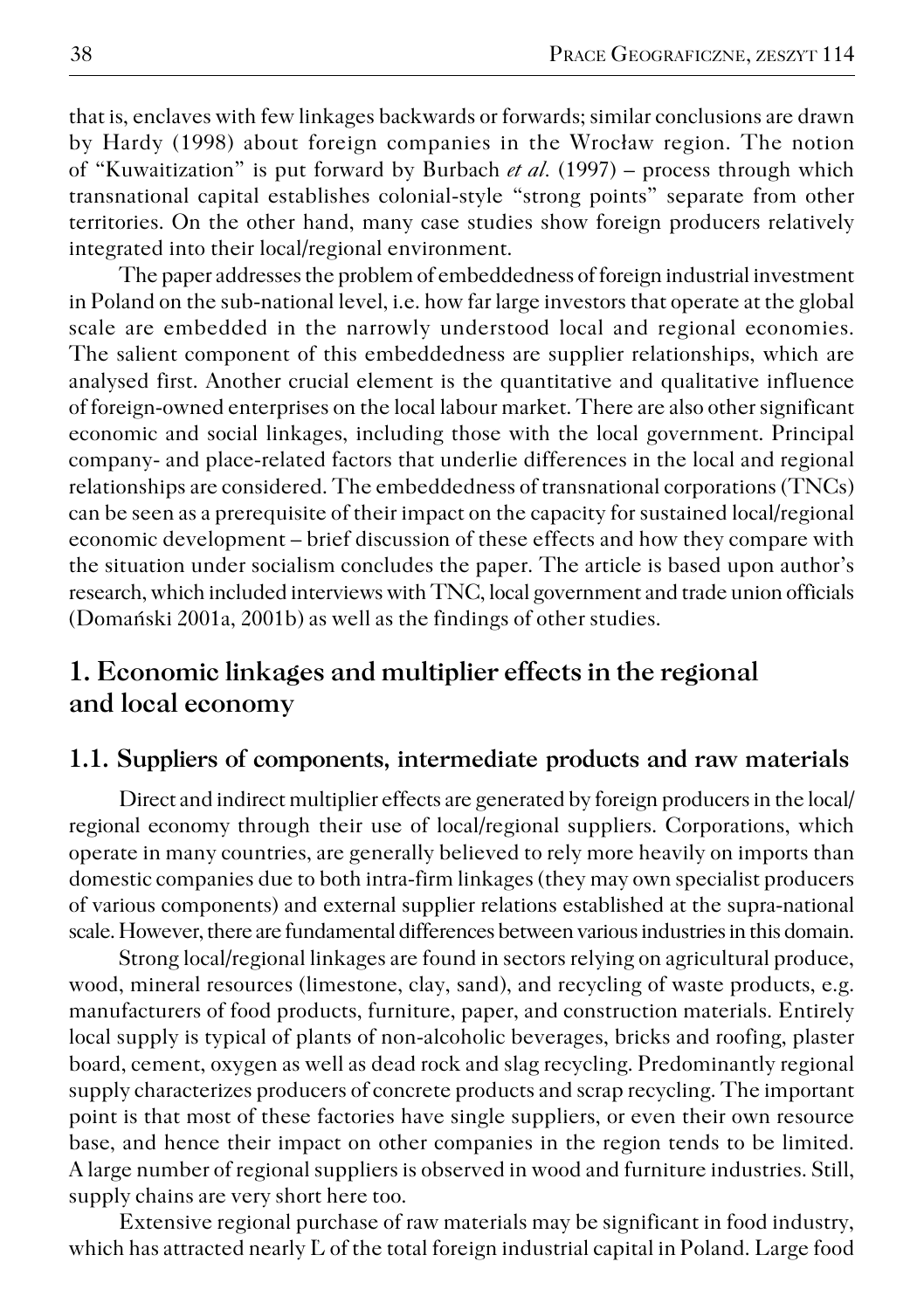−processing factories often need suppliers from a vast region. For example, Hochland in Kaźmierz Wlkp. buys milk from about 20,000 farms and intermediate products from other dairies (Gaczek, Manikowska 1998), milk deliveries for Nestle in Kobylnica exceed 200 km (Rydz, Barańska 2000). Numerous suppliers are also characteristic of manufacture of fruit and vegetable products, animal fodder, malt and glucose. Nevertheless, state− owned firms used to have more suppliers than privatised ones, e.g. Alima Gerber in Rzeszów has reduced the number of fruit suppliers from 5,000 to 200. New factories may sign contracts with few large farms, e.g. Chio Lilly Snack Foods chose 8 cooperatives and 12 individual farmers, when it opened a potato chips plant in Nysa, McCain began its production near Strzelin with just 4 main suppliers.

The reduction in the number of suppliers of agricultural produce is related to growing quality requirements. Foreign manufacturers tend to support and monitor the quality of agricultural production. Chio acquired specialist machines for the co−operating farms and financed purchase of seed−potatoes in the Netherlands and Germany. Nestle achieved an increase in the share of purchased milk that meets the EU standards from 0,3% to 70% in 4 years thanks to 2 million euro aid programme for the farmers (Olesiński 1999), many other companies run special training programmes, which promote modern agricultural methods and encourage creation of producers' groups (e.g. Cargill). There are a few cases when foreign industrial investment has been followed by the involvement of foreign capital in agricultural production, e.g. a Dutch company has taken 2,800 ha. on lease to grow potatoes for Farm Frites in Lebork and raise cattle in order to produce milk for Nestle in Kobylnica<sup>1</sup>. All things considered, it is believed that the concentration of food−processing in large companies leads to growing differentiation in Polish agriculture – higher quality of produce and the improved economic performance of some farms, but lower profitability and collapse of others.

In most industries, other than the discussed above, factories use intermediate products and components manufactured by specialist producers, which work for the national or international markets. Consequently, the regional, and even more local, supplies can inevitably be limited – a 10 or 20% share of local or regional suppliers can be considered relatively high. This is particularly true of chemical, rubber and plastic, machinery, motor vehicles, electrical and electronic production. However, there are other factors that make the extent of local/regional supplies differ among producers within the same sector.

We can consider the role of company strategy and investment features first. The strategy finds expression in the position of Polish factories in the production chain and within the entire corporation. Simple assembly activities usually lack any regional linkages. Specialised plants that become integrated within the international company production network and take over manufacturing activity relocated from Western Europe can also generate substantial imports. Dicken (1998) suggests that export−oriented FDI

<sup>&</sup>lt;sup>1</sup> Some foreign producers of furniture and construction materials also decided to invest in earlier stages of production, e.g. Ikea in northwestern Poland, Heidleberger Zement−CBR in gravel extraction in the southwest. Still, a general impact of foreign investors on the quality of raw materials and intermediate goods is limited in these sectors, in contrast to food and tobacco industries.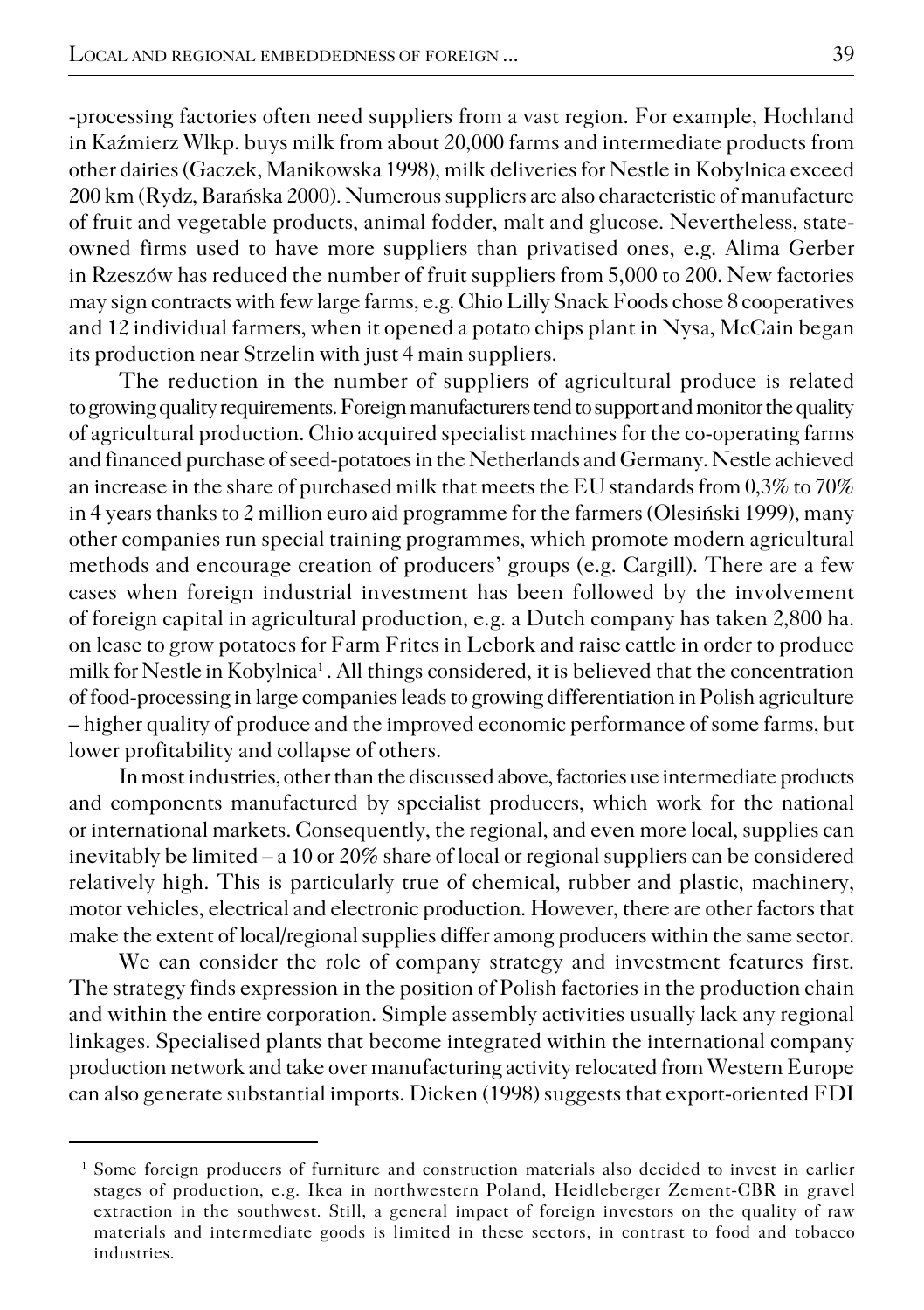is less likely to have significant linkages with local/regional firms, which finds some support in the Czech Republic (Pavlinek 1998) and Poland. The mode of entry of the foreign investor also matters here. It is argued that greenfield plants show generally weaker linkages with the host economy than privatised factories acquired by foreign firms together with their networks of suppliers. Half of the studied large greenfield plants revealed supplies from a broadly understood region (a few voivodships) below 20%, less than one−third factories above 50%. Companies that appear as spin−offs of larger firms (both subsidiaries and joint ventures) and are part of the same production chain may be closely connected. The difference between greenfield and old plants is in part related to the length of firm's activity in the area – stronger regional ties are developed by enterprises that have functioned longer. Time clearly makes difference in the case of greenfield investments – 67% of managers of the factories that have been built within the preceding 3 years contend that it is difficult to find reliable suppliers in Poland, whereas such difficulties are reported in only 39% of new plants built earlier (Domański 2001a).

Local supplies may result from the location and development of subcontractors in the vicinity of a large factory. This is illustrated by Philips in Kwidzyn (tuners, TV sets), which attracted its traditional suppliers of electronic components (Plati, Sofrel), plastic (Plastiques Du Val de Loire, BM) and packaging (Knauf, SCA). The clusters of suppliers are also found around car plants in Tychy (Fiat) and Gliwice (GM) as well as the engine factory in Bielsko−Biała. There are also clusters or large individual plants situated near the chief supplier, e.g. factories of paper products next to paper mills (e.g. in Kostrzyn), plaster board factories near power plants with sulphur scrubbers and windshield producers adjacent to float glass plants.

A marked regional concentration of car component producers is found in southwestern Poland, including many new foreign plants. Their location in Upper and Lower Silesia can be attributed, among other things, to just−in−time deliveries to assembly plants in southern Poland, the Czech Republic and Western Europe. Many greenfield investments take place in special economic zones here (Tychy, Gliwice, Wałbrzych, Polkowice), though there are also locations outside the zones (Oleśnica, Oława). One can also note a regional cluster of Daewoo−FSO branch plants and suppliers in the Warsaw area.

There is a striking contrast between the extensive network of suppliers of car components in Poland in general and in other Central and East European countries, except for the Czech Republic. The "local" (national) content in cars manufactured by foreign companies in Poland exceeds two−thirds. This can be accounted for by the large size of the market and long tradition of passenger car production, e.g. in contrast to Hungary, (i.e. place−specific factors), vast TNC investment in component manufacturing and the entry of major car makers through acquisition (i.e. company strategies). The regional multiplier effects generated by car industry can be particularly strong because of the large volume of purchases, vast number of suppliers and long supply chains. companies that become suppliers of major car and component manufacturers can receive technical assistance, which helps to achieve better product quality.

Finally, the impact of state regulations on regional/local linkages of foreign investors cannot be neglected. Such linkages may be an indirect effect of special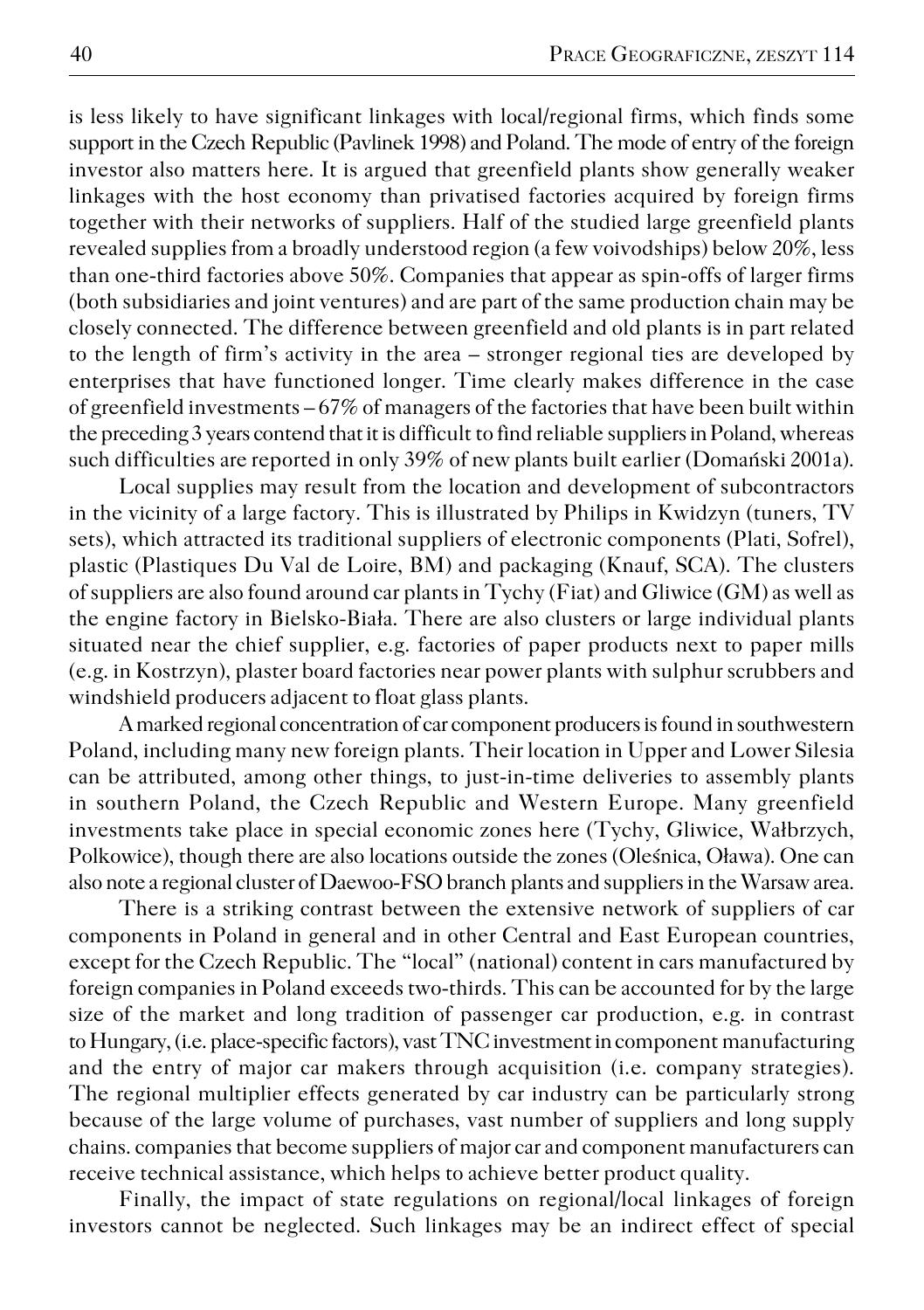economic zones. In some privatisation contracts, e.g. Daewoo's, the government included local (i.e. national) content requirements. Tobacco giants that took over Polish cigarette factories (Philip Morris, Seita, Reemtsma) agreed to buy at least 40% of tobacco in Poland (Seita 47%) for 5 years. They provided special training programmes and funding to support modernization efforts of tobacco growers and improve tobacco quality, especially in southern Poland.

## **1.2. Providers of services**

Foreign manufacturers create demand not only for goods, but also for various services. Local and regional enterprises meet the demand for services to a far greater extent than they can provide components and raw materials. This is especially true of basic services such as transportation, security, cleaning, laundry, catering, industrial maintenance, repair and construction. Thus, the expansion of local and regional tertiary activities constitutes a vital multiplier effect of foreign industrial investment. Employment in local companies providing services to the foreign producer may be greater than the number of jobs in the factory itself, e.g. in Coca Cola bottling plants. The economic zone has contributed to lower unemployment in Mielec both directly through new jobs in greenfield plants located there as well as indirectly by means of the dynamic growth of construction, transportation, and a range of services in the town (Karkosza 1999, Bazydło 2000). The research carried out in the Cracow metropolitan area in 1996 shows that 75 to 90% of foreign industrial and tertiary firms contract out the discussed basic services within the region (Domański 1996). The share of transportation services provided within the region (voivodship) exceeds 85%, including 55% bought locally (*powiat*), among 54 large new foreign plants built in Poland studied in 1999.

More sophisticated, specialised producer services may "leak out" to faraway cities, Warsaw or abroad. It is interesting that the leakage of information technology services tends to be limited – 83% of the new studied factories purchase them within the region and 35% beyond its boundaries (some use both). The share of non−regional firms is greater (at least 50%) in the case of legal, finance, advertising, training and marketing services. Still, above two−thirds of producers also use the providers of these services from the region, this proportion is the lowest for marketing (54%). In addition, at least one−third of these services is purchased locally (*powiat*), except for marketing (13%).

In contrast to goods supply, the geographical range of service provision does not depend on industry and is largely influenced by the place where the factory is located. High share of locally/regionally provided services is typical of main cities and their surroundings, where quality services are available. Industrial plants situated elsewhere has to search for some services in major cities. As a result, these cities benefit from providing specialised producer services to foreign manufacturers situated in broader regions. On the whole, they capture as much as 80% of all marketing, and about 70% of advertising and financial services. The role of Warsaw is conspicuous in marketing (every second studied producer uses providers from the capital city only) as well as advertising, finance and legal services (above 1/3).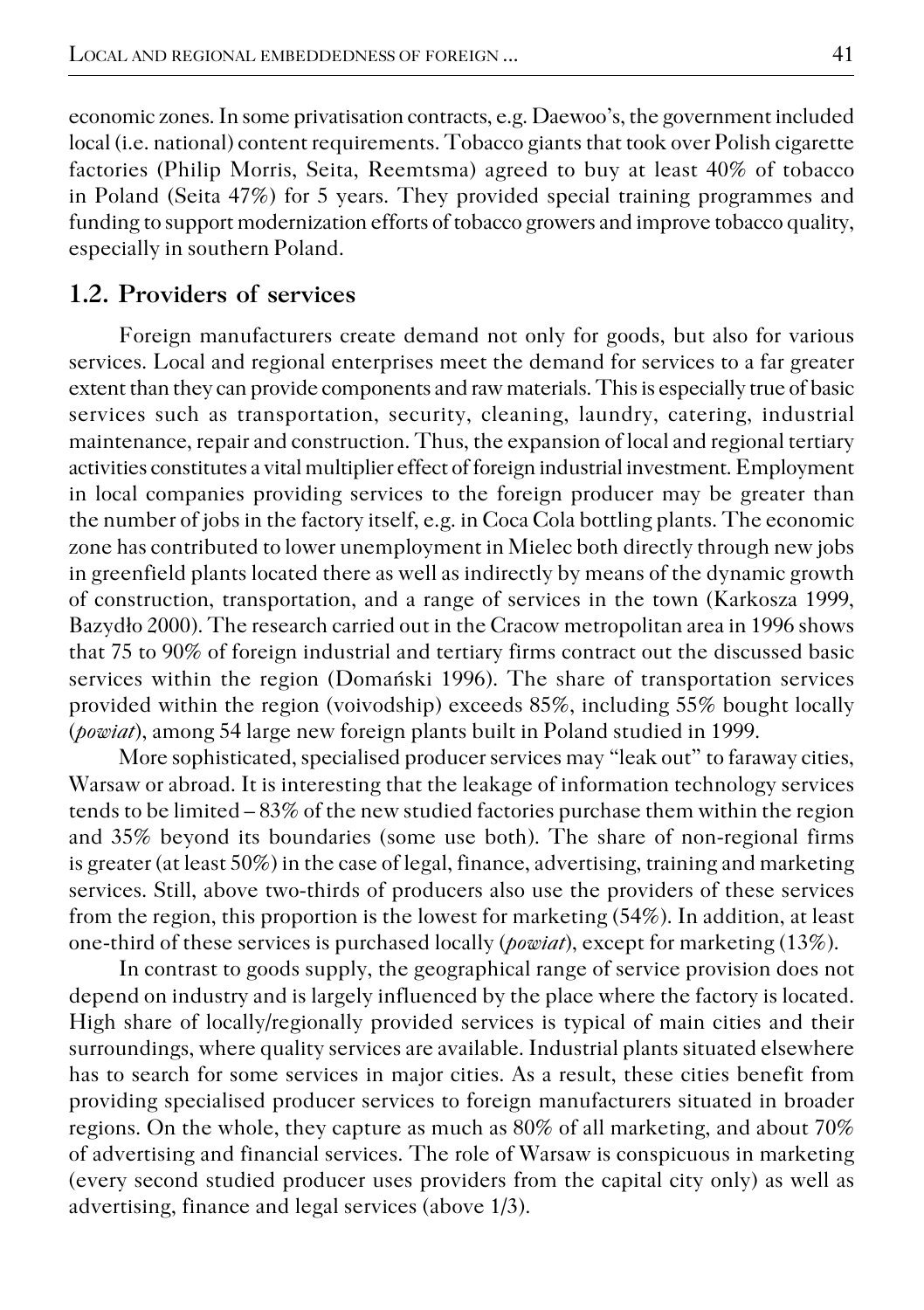### **1.3. Income multiplier effects**

Any new or expanded economic activity brings about yet another sort of multiplier effects in the provision of consumer goods and services. The more people have jobs in the foreign factory and the more they earn, the stronger its impact on the development of local consumer services. This influence is by and large local as it is confined to the area where employees and their families spend their incomes.

Income multiplier effects of foreign investment may be profound as TNCs usually offer a higher pay than their domestic counterparts; moreover, this may push up wages and salaries of other local employers. Strong, single effect can be produced by the company buy−out of shares of privatised enterprises, received by the employees free or at reduced prices*<sup>2</sup>* . This extra revenue, equal to a few months' or a few years' pay, is mostly spend on consumer durables and housing. For example, 4,300 eligible people received roughly 40 million zloty at the pulp and paper mill in Kwidzyn in 1992, about 400 people got 27 million zloty when Nowa Huta cement mill in Cracow was sold in 1997. Privatisation bonus, e.g. in Glaxo Wellcome in Poznań (Stryjakiewicz 1999), or generous severance pay in places where redundant workers could find new jobs, e.g. in Warsaw and Wrocław, would produce similar effects. One may note trade union complaints in some foreign −owned factories that the employees have not been allotted shares by the state at the time of privatisation (e.g. Fiat Auto Poland), the investor does not want to purchase the shares or offers prices lower than expected. This brings us to the discussion of labour issues.

## **2. Transnational corporations and the local labour market**

Foreign investors affect the size of employment, skills, pay, working conditions and industrial relations (see discussion in Domański 2001b). All of these intra−firm changes are discussed here from the perspective of their broader effects on the local labour market.

## **2.1. The durability of production of foreign−owned factories**

The question of durability of activity is a critical one in the case of each investor. The size of investment, sunk costs, type of production and position of Polish factories within the corporation determine plants' future prospects. On the whole, enterprises with foreign participation show better performance than domestic firms. The survival of the enterprise, its development and prospects for the future are put forward as essential benefits of having a foreign investor by the interviewed trade union representatives. The involvement of the majority of TNCs in Poland appears to be part of their long −term strategy. A more temporary character may be an attribute of assembly activities (both domestic and export−oriented) and the production of simple, labour−intensive goods for exports.

Plant closures by TNCs have been rare in Poland so far and can be put in three different categories from the point of view of their reasons.

<sup>&</sup>lt;sup>2</sup> There are also employee-owned companies where shareholders decided to sell the entire firm to a strategic investor, e.g. Nobiles (Akzo Nobel) and Delecta (Rieber) in Włocławek.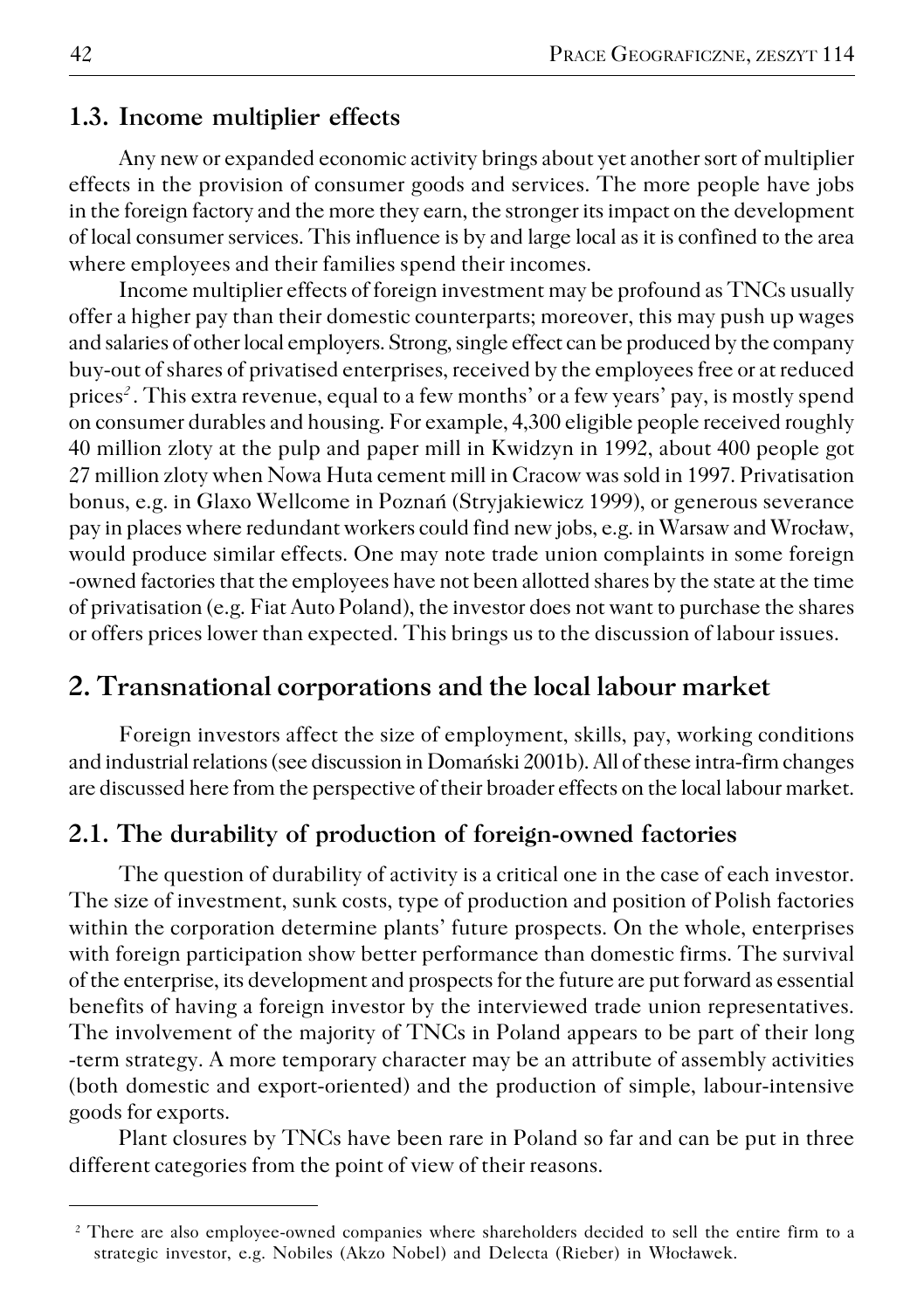First, there are relocations of production from old to newly−built factories. Most of them take place within the same town or between nearby localities, which allows to retain the workforce. Long−distance relocations entail an inevitable loss of jobs, e.g. Chio from Sękocin near Warsaw to Nysa, United Technologies from Płońsk to Mielec $^3$  .

The same effects are produced by the concentration of production in fewer places by multi−plant enterprises seeking cost reduction. This is common in food industry (breweries, sugar mills, fruit−processing and meat plants). From the point of view of the local labour market, it is better if the plant is  $\mathrm{sold}^4$  rather than closed. This is not possible if the company decides to transfer the technological lines to another factory in Poland in order to continue the same production. This was the case when the Warsaw−based ABB Zwar shut down its branch plant in Lębork and relocated production to Przasnysz and Łódź. The move was explained by the need to reduce personnel costs and number of locations – the Lębork plant was the smallest (156 employees) $^5$  and the most distant from the others. This shows that good economic performance may not guarantee the long−term existence of a branch plant. The closure is caused by non−local reasons, but negative effects are local and affect the town of 37,000 inhabitants with more than 20% unemployment.

There are fewer closures stemming from the total withdrawal of the foreign investor from certain production in Poland. For example, this happened with Ford assembly plant in Płońsk (280 jobs), TV assembly in several towns (e.g. in Kalisz) and some non −capital intensive activities, e.g. clothing. There are also a few plants that have lost their market. A spectacular failure, mainly attributed to mis−management, ended the 60−million−dollar Turkish Rumeli investment in the Nowa Huta cement mill in Cracow (350 people). The fall of ABB Dolmel Drives in Wrocław, a joint venture established with 1400 employees in 1990, and ABB's majority stake since 1996, was a gradual process<sup>6</sup>. The integration with the global economy through transnational corporations makes Polish factories and local economies open the influence of distant markets and dependent on decisions taken abroad. Problems faced the investor at home may cause adverse effects in Poland, as illustrated by the exigencies and uncertainties following the collapse of Daewoo in Korea.

### **2.2. Impact on the size of employment**

Plant closure is the most radical and uncommon impact of the investor on the local labour market. Still, a typical effect of successful foreign investment is a shrinking number of jobs – a result of strategic plant restructuring. Increased productivity, technological change, new products and specialisation lead to reduction in employment in factories

<sup>&</sup>lt;sup>3</sup> The latter reveals an adverse effect of special economic zones, which may draw production from other places.

<sup>4</sup> Quite often to the management and employees.

<sup>5</sup>There were also 340 people in co−operating local firms, which used to be part of the company.

<sup>6</sup> About 1/3 of jobs was transferred with parts of production to other domestic and foreign firms, the rest steadily ceased to exist by 1999 as there was no demand for factory's main product (motors for locos and trams).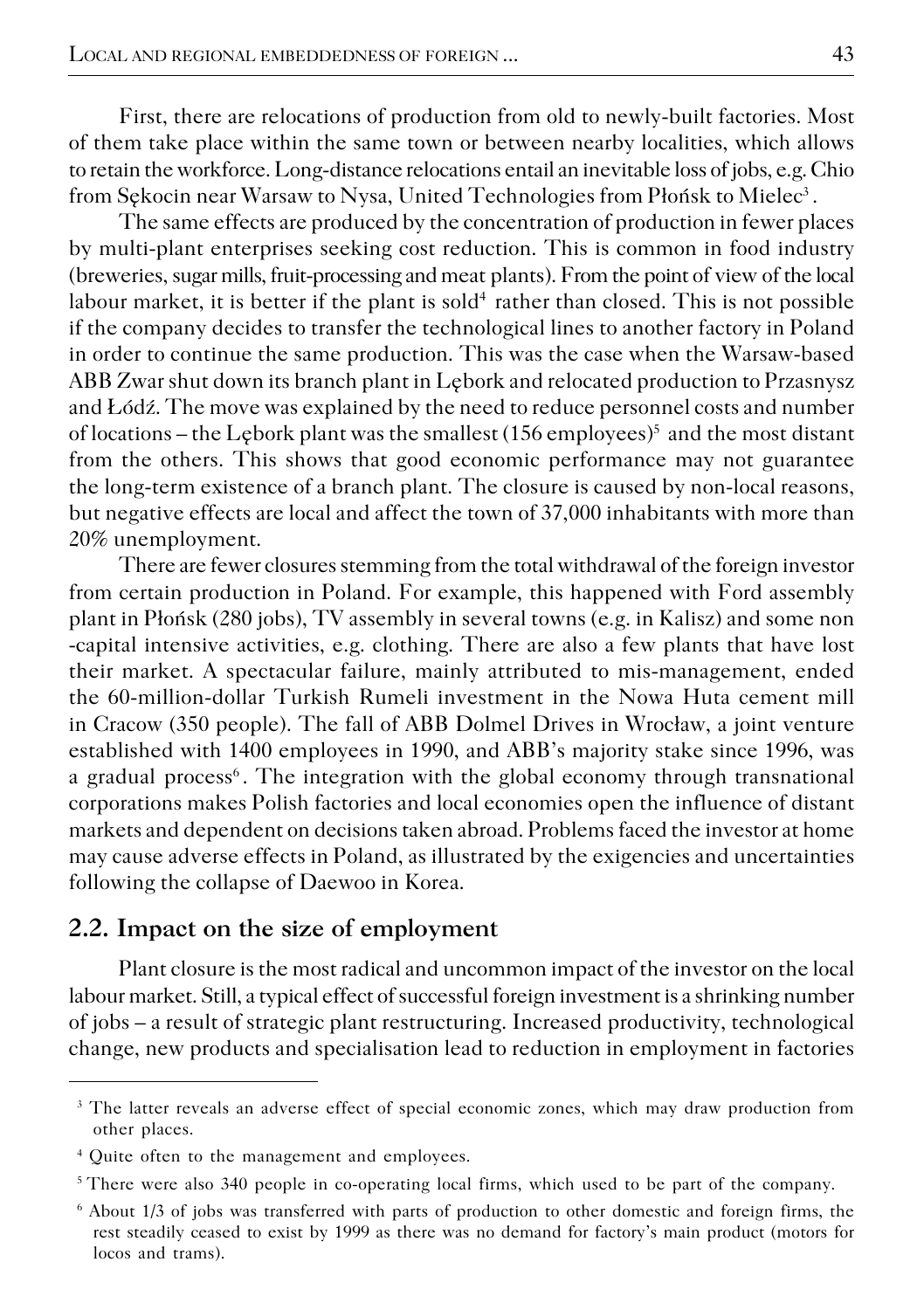that experience production growth. The number of jobs also declines due to outsourcing of activities that were traditionally performed in the firm. Foreign−owned firms usually transfer cleaning, security, catering, tool−making, etc., to other enterprises, including employee−owned ones. A more recent process is outsourcing of industrial processes on site, focusing on narrowly defined core activities. It is evident in automobile and electronic industries, e.g. several independent foreign companies are engaged in the production process in the car plants in Tychy (Fiat) and Gliwice (Opel). Outsourcing contributes to the uncertainty among the workers<sup>7</sup>. Generally, although the economic standing of restructured foreign firms makes their jobs more stable than those in other enterprises, the lack of individual employment certainty is common due to constant changes and growing requirements. There may be personnel rotation irrespective of changes in the number of jobs. However, labour shedding as a result of poor performance of large foreign firms is rare and has to be distinguished from the contraction of employment as an effect of "offensive restructuring", leading to the growth of output and productivity.

The adverse effects of the downsizing of the workforce may be reduced by making it a gradual process. The delay in layoffs may result from a few−year employment guarantee, which is usually part of a social pact signed by the investor before privatisation. The Polish labour code makes workers eligible for a three−month severance pay in case of redundancy, trade unions often successfully bargain for more ample compensation. Employment guarantees are sometimes circumvented by offering generous severance pay to people who quit their jobs (up to record 30−month wage). Major reductions in labour force were applied in this way for example by Siemens in Warsaw (ZWUT) and Wrocław (Elwro), ABB in Warsaw (Zwar) and Rhodia in Gorzów (Stilon).<sup>8</sup> A different, active road to cope with redundancies is taken by Pilkington in Sandomierz. It maintains a foundation that provides financing to firms set up by people made redundant or enterprises that employ them. About 800 people have found jobs in the first stage, i.e. more than lost them in the glassworks as a result of new technology, so access to the funds have been broadened to cover other local people and firms. Frantschach, in addition to 8−month severance pay, established Vistula Park Świecie to attract new investors to the town (together with *gmina*). Some employers try to avoid severance pay by dismissing people in groups smaller than a redundancy threshold.

The negative effects of job loss in a large measure depend on the role of the employer on the local labour market, the structure and overall performance of the local economy. The problem is most serious in small and medium−sized non−metropolitan towns dominated by a single company. For example, in Praszka (8,500 inhabitants) Visteon reduced employment in its factory from 1,500 to 1,000 between 1998 and 2000;

<sup>&</sup>lt;sup>7</sup> From the point of view of the outsourced jobs it is important whether the firms that take over the activity are viable domestic or foreign enterprises able to find new markets and become less dependent on a single large customer; this may be difficult in the case of employee−owned companies, which suffer from the lack of capital.

<sup>8</sup> For example, ZWUT employed 2,600 people, when it was taken over by Siemens in 1993; it now has 800 employees, mostly newly recruited skilled staff and the value of production has tripled.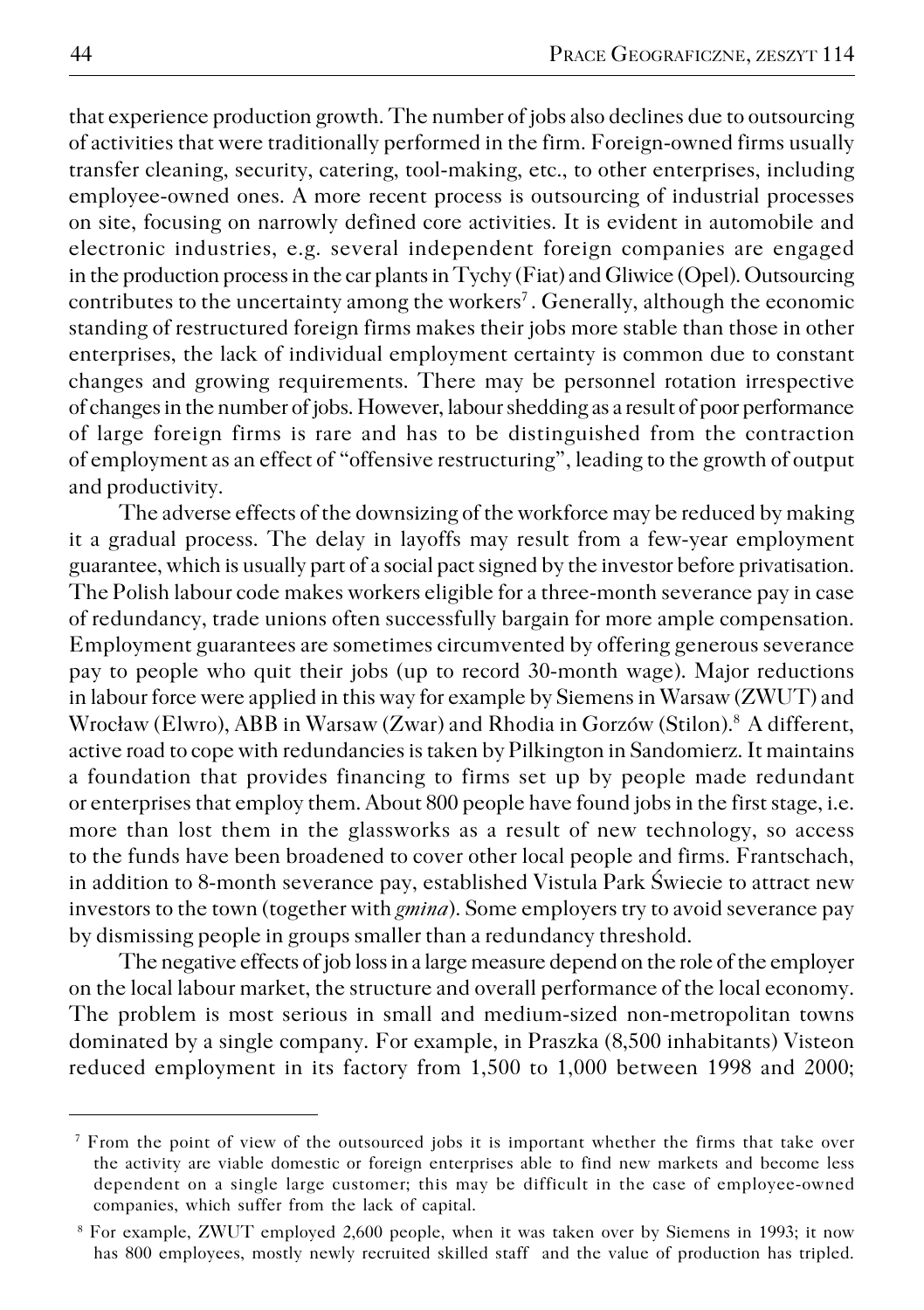in Płońsk two foreign plants were closed (Ford, United Technologies) and layoffs took place in others (Hortex), but employment increased in Danone (former Wedel factory) and a new roofing plant of Braas was built.

There are also some companies that have considerably increased employment thanks to vast expansion of production capacity, e.g. Thomson in Piaseczno (5,520 employees in 2000 and 3,200 in 1991), Philips in Kwidzyn (2,100 and 700 in 1995) $^{\circ}$ , Volkswagen in Poznań (2,600 and 470 in 1995), and Mazurskie Meble (Schieder) furniture company (3,700 and 2,050 in 1989). On the whole, new jobs are primarily created in greenfield plants. The employment levels in modern, capital−intensive factories tend to be lower in comparison to old establishments and labour−intensive plants with limited sunk costs, however the jobs here are distinguished by long−term stability and better quality.

### **2.3. Qualitative changes in the labour market**

The majority of large foreign companies have full−time employees only. Some of them, similarly as their domestic counterparts, take part of the workforce on temporary contracts to meet seasonal demand or evaluate newly−recruited employees. The reserve workforce, people whose contracts have expired and await possible employment as a replacement or seasonal job, are characterized by uncertainty, lower incomes and no access to bank loans.

It is a universal view of the unions in big corporations that working conditions have improved remarkably since privatisation (Domański 2001b). This concerns, first of all safety, enhanced through new technology, better tools, protective clothing, training, and control; secondly abatement of noise or heavy physical effort; and thirdly social standards in the form of better showers, toilets, lockers and rest areas, for which there was never enough money under socialism. Finally, foreign employers pay better than domestic firms, at least 10% above the local level, sometimes much more. At the same time, there is a widespread belief among trade unions that the growth in productivity and worker responsibility is insufficiently remunerated. Better earnings and working conditions are chiefly economically motivated, they also build a positive image of the investor. Some companies showed special efforts in this direction, e.g. early Daewoo's concern about its image of a "good citizen" in Europe.

The contact with modern technology and organisation of production together with extensive training programmes bring enhanced skills and expertise, which may spread in the community and the region by means of staff mobility, spin−offs in the form of new enterprises established by former employees of foreign factories and demonstration effect. In this way, knowledge and experience gained in foreign firms become an element of the local economy, contributing to its comparative advantage. The special role is played here by managerial and professional staff, for whom the town or region is a place of residence.

<sup>9</sup>There are further 1,800 people in firms that develop as Philips suppliers in Kwidzyn, including foreign ones.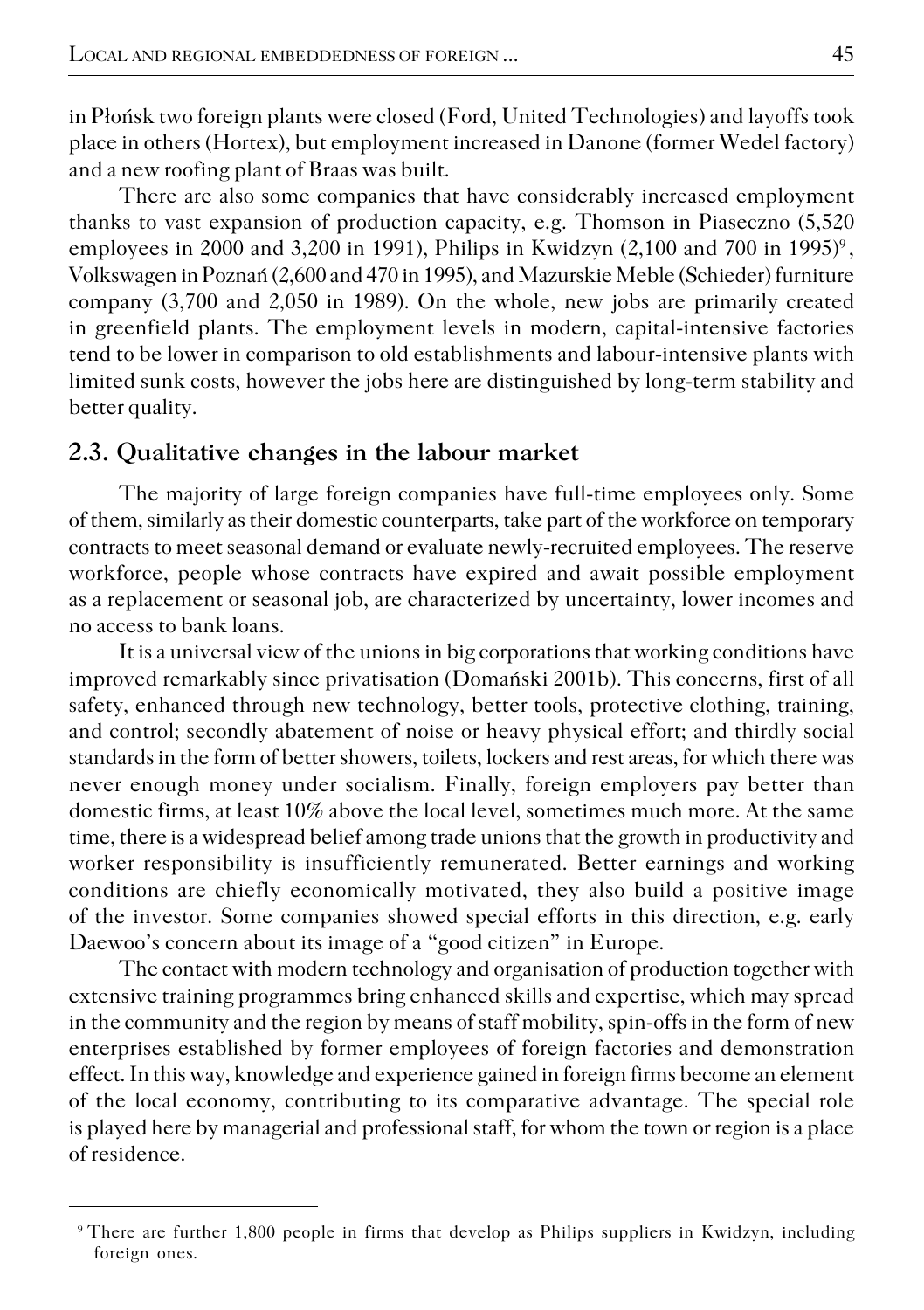The appearance of a strong foreign employer means more intense competition on the local labour market. Indigenous firms may lose their best employees and face difficulties in their recruitment. This may be especially important in places with limited pool of skilled labour. Access to the "privileged" segment of the labour market represented by jobs in many TNCs with higher pay, better working conditions and brighter economic prospects for the workplace, is socially differentiated. Foreign employers prefer young people with special personality traits, often without "bad habits" of employment in large state−owned firms. This selectivity is manifest in complex, multi−stage recruitment procedures in greenfield plants.

# **3. Other local economic, social and environmental relations and effects**

#### **3.1. Competition with indigenous companies**

Foreign corporations increase competition for domestic manufacturers and may push them out of their traditional markets. Although there are no fiscal incentives available to foreign investors alone, they may take advantage of greenfield locations in special economic zones vs. existing producers of similar goods. This primarily affects Polish producers that compete on the nation−wide market. At the regional scale, such competition can be seen in the production of animal fodder, construction materials, plastic windows and local press (e.g. the disappearance of Kurier Podlaski after losing the rivalry with Orkla−controlled newspapers in Białystok). Enterprises that operate on local markets are less affected. The economic conditions for local companies may deteriorate under the impact of a large foreign investor also due to a general rise in local earnings. This may especially affect firms the market position of which is contingent on low labour costs.

#### **3.2. Local taxes, infrastructure and social provisions**

Olesiński (1999) established that 29−36% of foreign firms were involved in investment in local infrastructure. The author's study of 96 new factories revealed such activity of 29 investors (Domański 2001a). For the most part, it concerns the infrastructure that supports the investor's activity. Some companies build their own road connections, though commonly such investment is expected from the local authorities or the state. Investors participate in the modernisation of water supply system and construction of new sewage treatment plants that serve the community. This happens not only in the case of greenfield investments, but also in privatised firms, e.g. International Paper in Kwidzyn and Górażdże (Heidelberger−CBR). There is occasional participation in other investment such as gas mains, railway or bus service. In addition, foreign companies may finance construction or modernisation of schools (Schieder in Iława, Cargill in Kobierzyce), computer centres (International Paper) and sports facilities (Polarcup in Siemianowice Śl., Coca Cola in Niepołomice).

It is interesting that foreign investors more often and to a greater extent (i.e. contributing more resources) are engaged in local investment in small communities than in cities.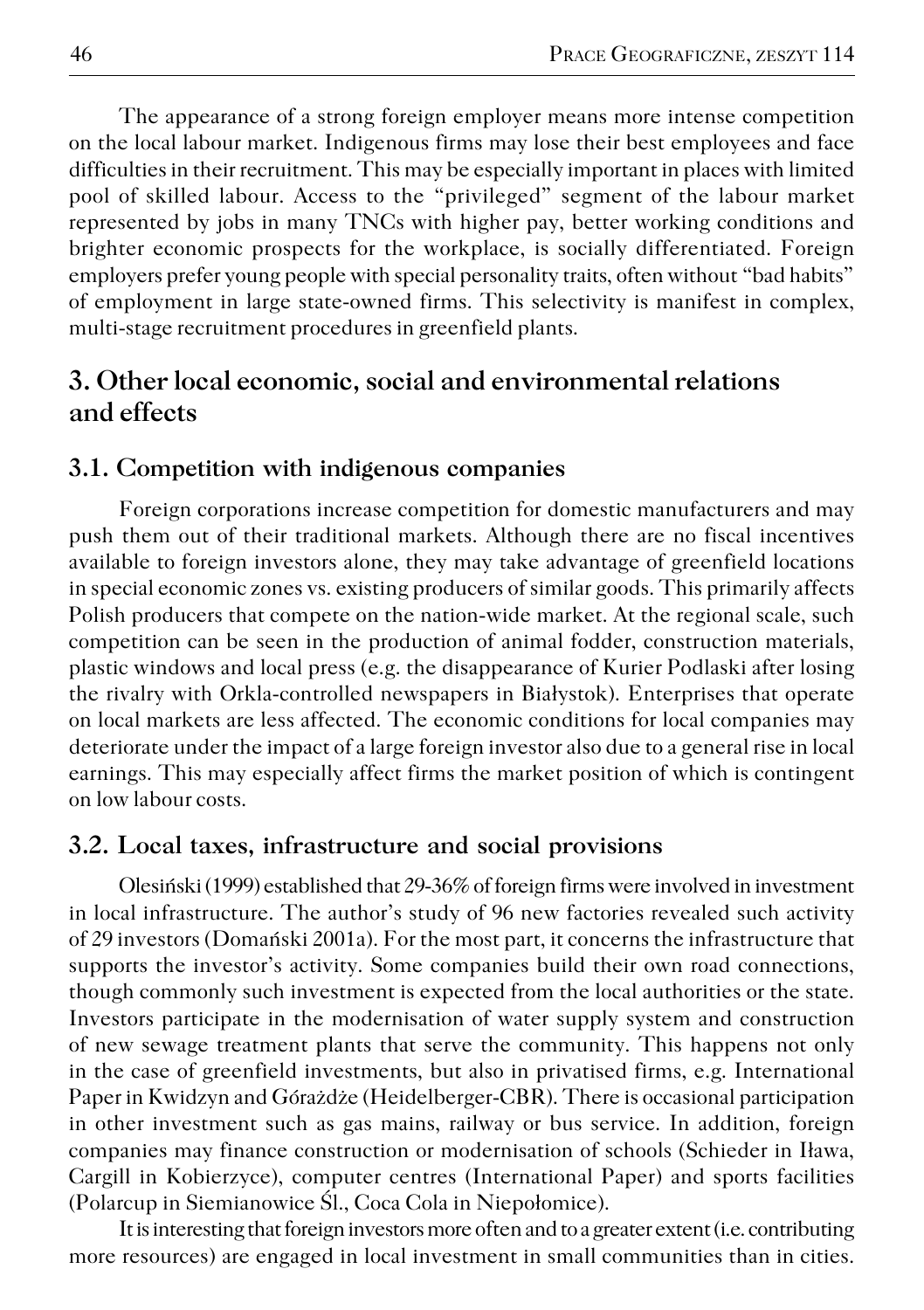Infrastructural investment was observed in 46% of greenfield plants located in rural communes, in 40% of small towns (below 25,000 people) and only in 15% of large and medium−sized urban places (including almost none in cities above 250,000 inhabitants). The question is how far this reflects poor infrastructure and limited resources of small communes and hence greater need for investor's involvement, and to what degree different attitude of TNCs. If we take into consideration that local governments are found to exert greater impact on factory location outside major cities and there is better co−operation between investors and small communities, it may lead to the conclusion that the foreign company may find other, intangible benefits here, such as faster decision −making and less bureaucracy.

TNCs also become integrated in communities through their sponsorship of local events and institutions. From 50 to 70% of enterprises with foreign capital surveyed by Olesiński (1999) undertook such activities; the share was 55% among greenfield factories studied by the author. The sponsorship of cultural events is the most popular. The support for schools, kindergartens, orphanages and hospitals – i.e. children−related institutions, as well as of sports teams is more frequent than that of cultural institutions, though. They are financial or in−kind provisions, e.g. medical equipment, computers. There is also occasional funding of other institutions, e.g. fire brigade, police, and charity contributions on national and local levels.

The discussed activity is somewhat more common among large investors, the difference between small communes and large towns is less pronounced than in the case of infrastructure. Dicken *et al.* (1994) raise a question about the extent to which these social provisions are underlain by narrow TNC's self−interest, or rather reflect some sort of community spirit. One could expect stronger sense of local identity in a small community, where the investor is more "visible" as the major employer and personal connections with local elites are more likely to develop<sup>10</sup>. All provisions promote a positive company image, many of them do not require large resources and lasting commitment. The long−term sponsorship of sports clubs, educational, medical or cultural institutions is more costly and less common. Whatever the cost for the firm, the provisions are an important support for the recipients. Still, similar support is provided by successful indigenous enterprises.

The fundamental economic link between any firm and the community are local taxes. As reliable taxpayers foreign companies strengthen the local budget, which may also profit from selling communal land to the investor $11$ . The communes benefit from their share in income and corporate taxes (27.6% and 5% of these state taxes respectively), less money is raised through property tax. Factories that generate large profits, employ many people and cover large area bring more taxes. Tax holidays reduce these revenues. They were offered as an incentive in special economic zones; every fourth studied greenfield plant has also been granted an exemption or relief in property tax.

<sup>&</sup>lt;sup>10</sup> Managers' participation in social life and local organisations 'embeds' the firm in the community as well.

<sup>&</sup>lt;sup>11</sup> The profits from selling the land can be very high, e.g. they made the revenues of Kobierzyce near Wrocław increase six−fold between 1992 and 1994 and twenty−fold by 1996.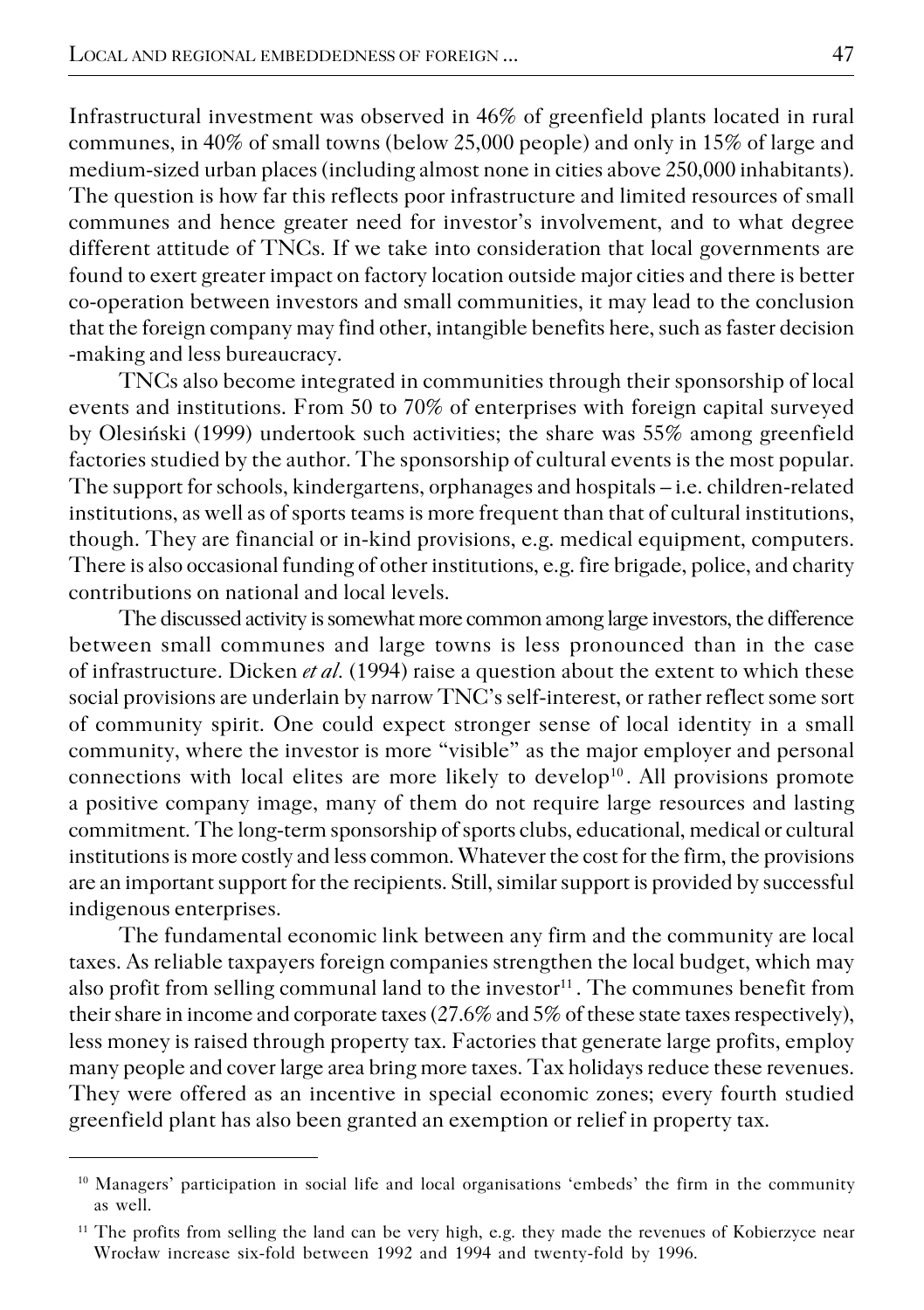The increased local budget helps to finance the development of technical and social infrastructure, which improves the standard of living and may attract further investors. This can be illustrated by the immense investment in schools, transport, gas supply, water and sewage systems in Tarnowo Podgórne and Kobierzyce due to the revenues from foreign investors. On the whole, the indirect impact of the investors on the improvement in local infrastructure through tax revenues is greater than by means of their direct participation in such investment.

There may also be other local benefits that result from lobbying by foreign companies, e.g. Wrocław gained new air connections and an international school thanks to Volvo. The presence of well−known corporations may promote a positive image of the town.

### **3.3. Foreign manufacturers and environment**

One of the fears expressed in relation to foreign companies is transfer of environmentally noxious production to Poland. The full assessment is not possible without broad comparative research on technologies used by TNCs in Poland and Western Europe. What is easier is to compare the environmental behaviour of foreign manufacturers with that of the same enterprises before privatisation and with domestic firms. All things considered, the impact of foreign industrial investment on environment in Poland is positive (Starczewska 1996). This is confirmed by a growing number of firms with certificates for ISO 14001 norms. Foreign producers comply with Polish ecological norms, which do not generally diverge from the EU regulations. There are no examples of TNCs constructing noxious facilities.

A general environmental progress in foreign−owned plants stems from better technology, greater capital and concern about the company image. One cannot forget that the initial situation in numerous factories after socialism was very bad. Many of them have radically changed, e.g. Lucchini Warsaw steelworks, cement mills in Opole and Chełm. The amount of industrial waste decreases, ever more is recycled.<sup>12</sup> A separate problem is responsibility for the waste dumps from the socialist era, which foreign investors avoid. New communal sewage treatment plants may be an indirect effect of the appearance of large industrial investors.

The enforcement of regulations, which were ignored under socialism, may appear as a barrier to environmental abatement. Pilkington's investment in a new float glass plant, which was to replace an old factory in Sandomierz, was nearly blocked since the new facility was located in a small distance from the residential housing built next to the factory previously.

Some foreign investment encountered local protests. Elf abandoned its plans to open a polystyrene factory in Gdańsk as a result of environmental objections. A serious conflict was ignited by Goodyear's decision to open a logistic centre next to its factory in Dębica in 1998. The investor put a pressure on the local government, which eventually approved the location (so did the ministry), which required the clearance

 $12$  One may point to a national campaign of glass collection by Huta Jarosław (Owens Illinois). There are still differences in Polish and EU regulations concerning plastic recycling.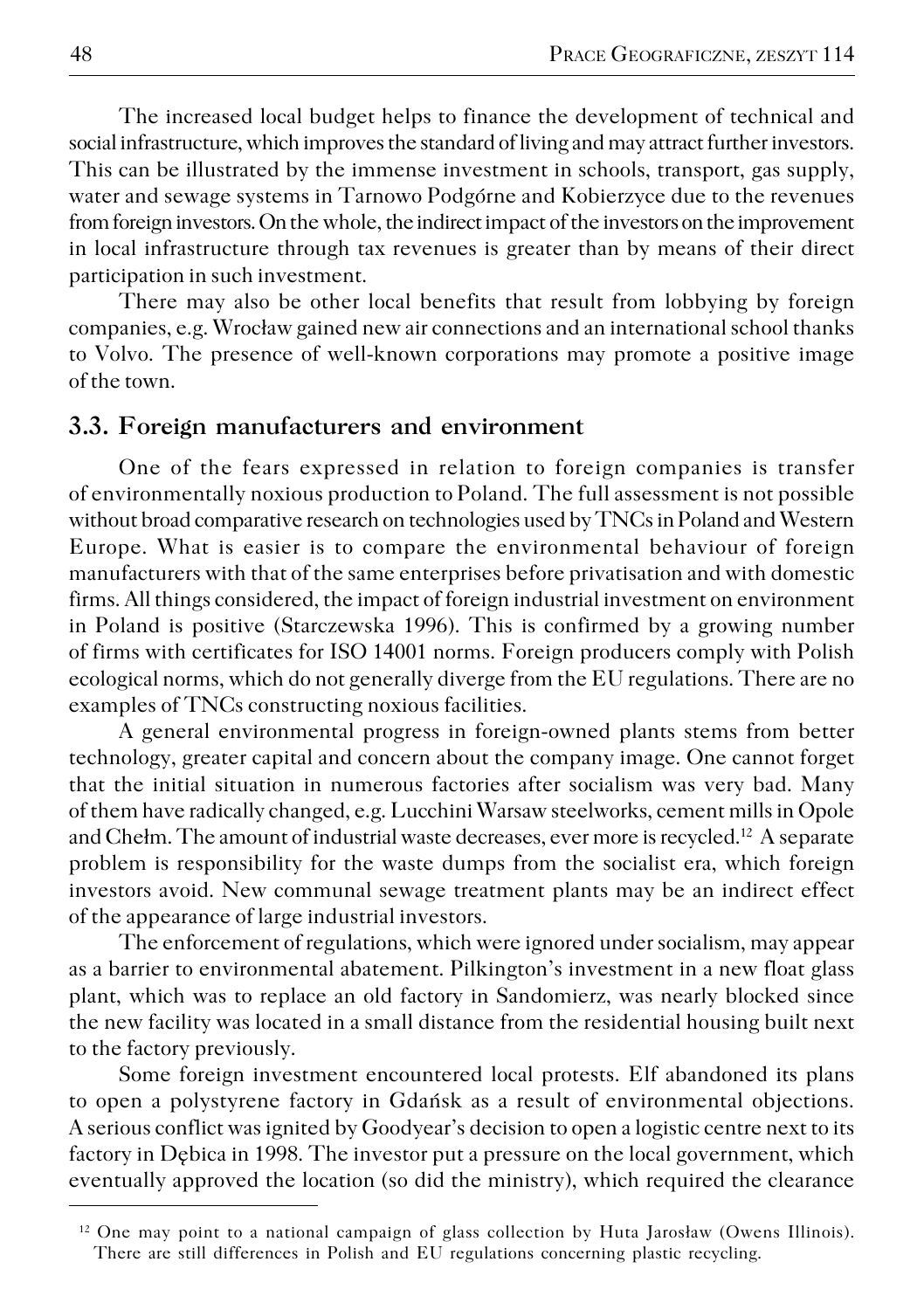of 4 ha. of forest. The deal was to plant the same number of trees elsewhere and pay 1.2 mln USD. The company ultimately decided to build the centre in Tarnów to avoid the delay in its completion by potential protests and lawsuits. The abandonment of a sulphur mine in Basznia without proper protection, is an example of the lack of environmental concern on the part of a small foreign investor.

# **3.4. Transnational corporations and the local government**

Finally, the relationships between large foreign investors and local governments have to be discussed. They are evaluated as good or very good by both parties in at least two−thirds of cases and very rarely considered unsatisfactory. The vast majority of local officials believe that foreign investment brings more advantages than negative effects to the community (Błuszkowski, Garlicki 1996). New or preserved jobs are the major perceived benefit and expectation, which also finds support in the author's research in localities where new factories were built. Further main advantages are taxes and a better image of the locality.

More than 60% of firms that undertook greenfield investment maintain that their location choice was influenced by the actions of the local government. Two types of conditions are put forward as most important here: the general attitude towards the investor and the quality of service by the local administration. Broadly defined openness and readiness for co−operation are fundamental to convincing the investor that the commune is a reliable partner, willing and capable of solving problems associated with a new plant. Moreover, companies expect prompt decision−making and a lack of bureaucratic delays in such areas as issuing building permits, and occasionally support in dealing with utility companies and other institutions. Local participation in the development of infrastructure is declared as relevant by about 30% of firms. All in all, conditions allowing for quick beginning of the investment, and to some extent reduction of its cost, turn out to be vital in attracting large investors. The ability to provide more efficacious service is one of the reasons behind the investor's preference for small towns and villages over large cities. It is mainly in the latter where some company managers complain about their relations with local authorities.

# **4. The embeddedness of TNCs and their impact on local and regional development**

Many communities and regions in Poland become integrated into global economy through foreign investors. The development of local manufacturing plants is often dependent on faraway markets and decisions made abroad now, their activity may rely on imported technologies and production inputs. As subsidiaries of transnational corporations they become part of international production networks, in which creation and distribution of value is regulated. The essential question is how far TNCs are embedded in the local and regional environment and how this affects the capacity for sustained economic development.

The majority of foreign investors reveal extensive connections with local communities and regional economies. Some foreign producers have networks of suppliers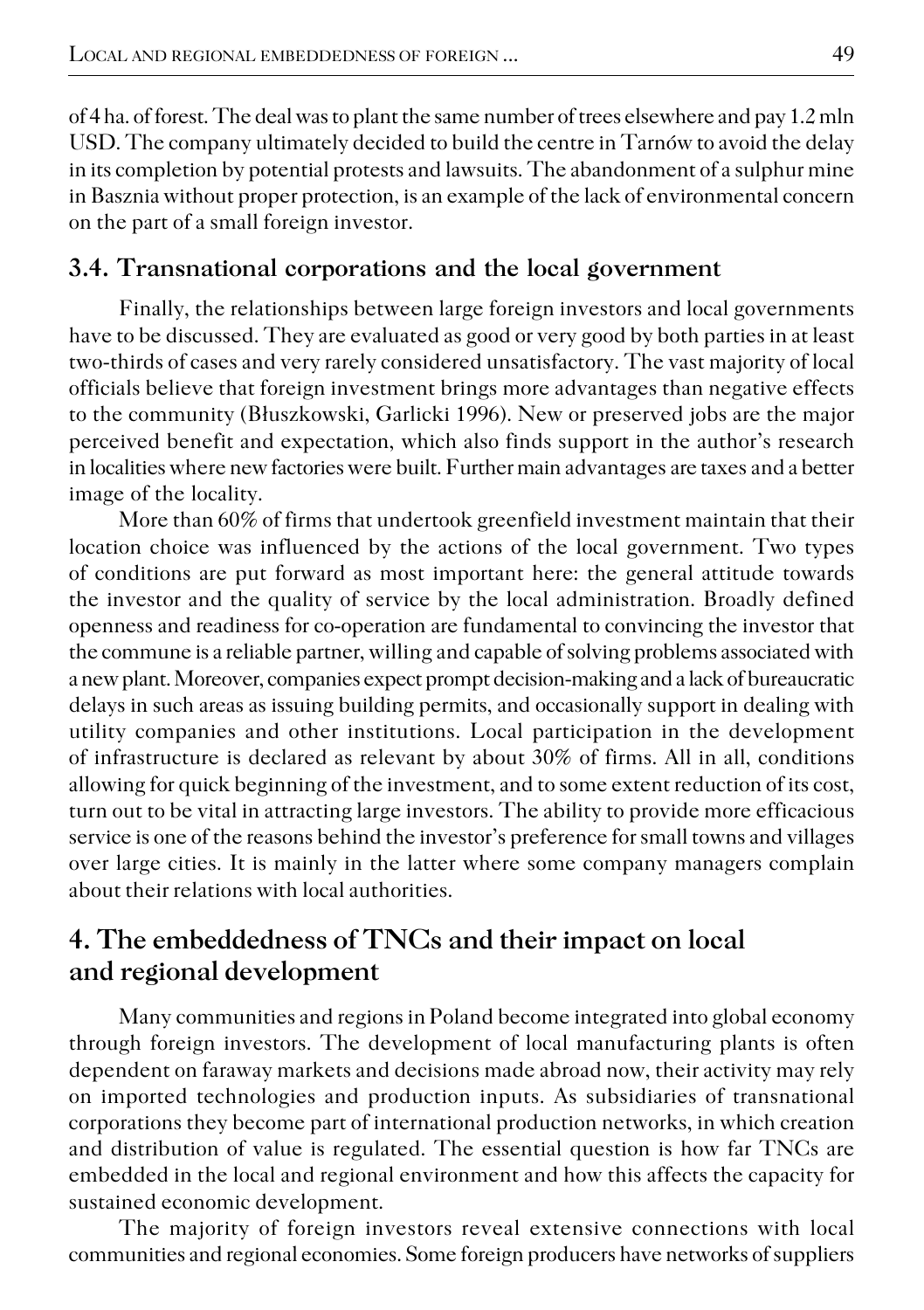of components, intermediate goods and raw materials in the region, almost everyone uses a variety of local producer services. All these linkages bring about local and regional multiplier effects. There are also universal income multiplier effects generated through employment. The long−term prospects of the activity and hence jobs, impact on the quality of labour force are crucial. The local integration also takes the form of company support for various institutions and events, and the involvement in infrastructural investment. Even if these provisions are associated with company interest and are occasional rather than regular, they link the investor with its milieu. Together with tax payments, respect for the environmental regulations and good labour relations, they make the firm "a local citizen". Lastly, there are relations with the local government and other institutions and a broader influence on local firms and community by means of personnel mobility, social contacts and imitation behaviour.

The developed regions, metropolitan areas in the main, are places where global capital can become embedded most readily. They benefit from their growing, diversified economic base, so partners for co−operation, i.e. suppliers of specialised producer services, components and intermediate goods, can be found more easily here. Thus, they both capture large manufacturing and service investment, and take advantage of strong local and regional multiplier effects, all of which enhances their competitiveness. The activity of TNCs reinforces rather than undermines regional strengths and potentials for development here.

Their impact is less evident on peripheral regions, which generally attract limited foreign capital, investment in more sophisticated activities in particular. Some of the linkages can be missing or weaker here. However, the positive influence on the upgrading of skills and business standards can actually be more profound in less developed areas. Small towns and rural communities are likely to gain more in terms of infrastructural investment and company social provisions. Even foreign factories that lack regional supplies of components and materials, and are not engaged in the provisions for the community, can hardly be regarded "colonial strong points" or "cathedrals" isolated from their surroundings, if we take into account their service linkages, labour and income impact. All things considered, there is little support for the opinions about generally poor linkages between TNCs and regions in Poland.

Region− and locality−specific features, including geographical location, the strength and structure of the economy, social attributes and the activity of public authorities, may have significant effect on the degree of embeddedness. There are also company−related factors that affect the scope of local and regional relationships of the TNC. This concerns component and raw material supplies, which depend on industry above all, and to some extent on export−orientation and greenfield/acquisition type of investment. Companies that operate longer in the area may have more suppliers there. Moreover, the investors long established in the community are more likely to develop generous local social provisions, but less reasons to be engaged in infrastructural investment. Capital−intensive activities, new modern factories bring enhanced skills and expertise together with long −term stability of jobs. The termination of simple, labour−intensive production and assembly is more probable. Small branch plants of multi−plant enterprises may be in greater danger of closure in the case of rationalization. Large factories generate more income effects, taxes and possibly social provisions.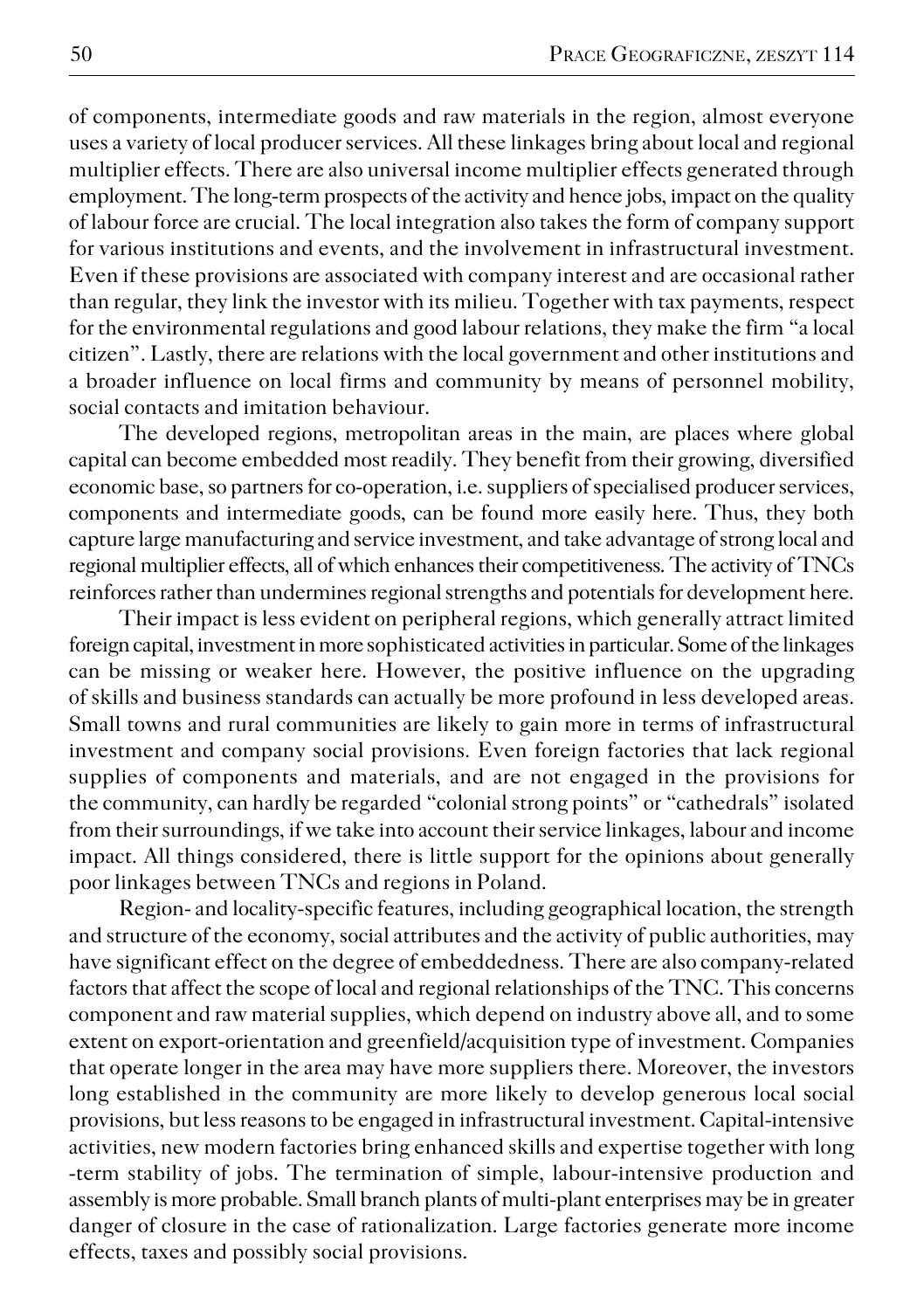All in all, there is a multitude of linkages and effects of large foreign manufacturers' activity in Poland. They differ among individual investments depending on place and investor−specific factors, so does the overall embeddedness of foreign manufacturers in regions and localities. TNCs bear upon the comparative advantage of certain areas mostly through the enhanced competitiveness of local firms and enriched labour skills.

Finally, a comparison of the relationship between the large industrial company and the town under state socialism and contemporary capitalism can be made. There is much evidence that huge socialist industrial enterprises did not contribute to the development of the town but rather represented parasitical growth in the town (Domański 1997). The economic system allowed no local multiplier effects, and company paternalism benefited a limited group of eligibles, jeopardizing the life chances of other local residents. Costs of company practices were too often transferred to the local community at large, and the firm generally escaped responsibility for economic and environmental consequences of its actions. The town authorities, deprived of their own financial resources, property, and political power (they did not represent the community), were overwhelmed or ignored by state−owned industrial gatekeepers, which controlled the allocation of scarce public resources.

The basic similarity is a non−local origin of power of the firm. Main costs born by the community in the case of the capitalist firm are infrastructure and education of labour. Several socialist company provisions are missing. Most of them were available to some social groups only, a typical activity that ceased to exist and concerned broader community was sponsorship of local professional sports. The critical difference is a possibility of a complete closure of the plant or the collapse of the firm, which was very rare under socialism. The success of the company may now mean fewer jobs as a result of enhanced productivity. At the same time, tax revenues constitute a stable, non −discretionary link between the development of the producer and the community, and hence contribute to the financing of local infrastructure and education too. Paradoxical though it may appear, large capitalist firms are more economically embedded in Polish towns than their socialist predecessors, which neither paid local taxes nor generated income and supplier multiplier effects (still they boosted local needs). In contrast to the latter, transnational corporations cannot disregard formal regulations in the environment in which they function either.

#### **References**

- Bazydło A., 2000, *Special Economic Zone Euro−Park Mielec an instrument for restructuring the local economy,* [w:] T. Marszał (ed.), *Local economy and urban development in Poland*, Uniwersytet Łódzki, Łódź, 29−39.
- Bąk M., Kulawczuk P. (eds), 1996, *Wpływ inwestycji zagranicznych na gospodarkę Polski*, PAIZ/ Instytut Badań nad Demokracją i Przedsiębiorstwem Prywatnym, Warsaw.
- Błuszkowski J., Garlicki J., 1996, *Companies with foreign participation in their local environment*, PAIZ/Centrum Badań Marketingowych Indicator, Warsaw.
- Burbach R., Nunez O., Kagarlitsky B., 1997, *Globalization and its discontents: the rise of postmodern socialism*, Pluto, London.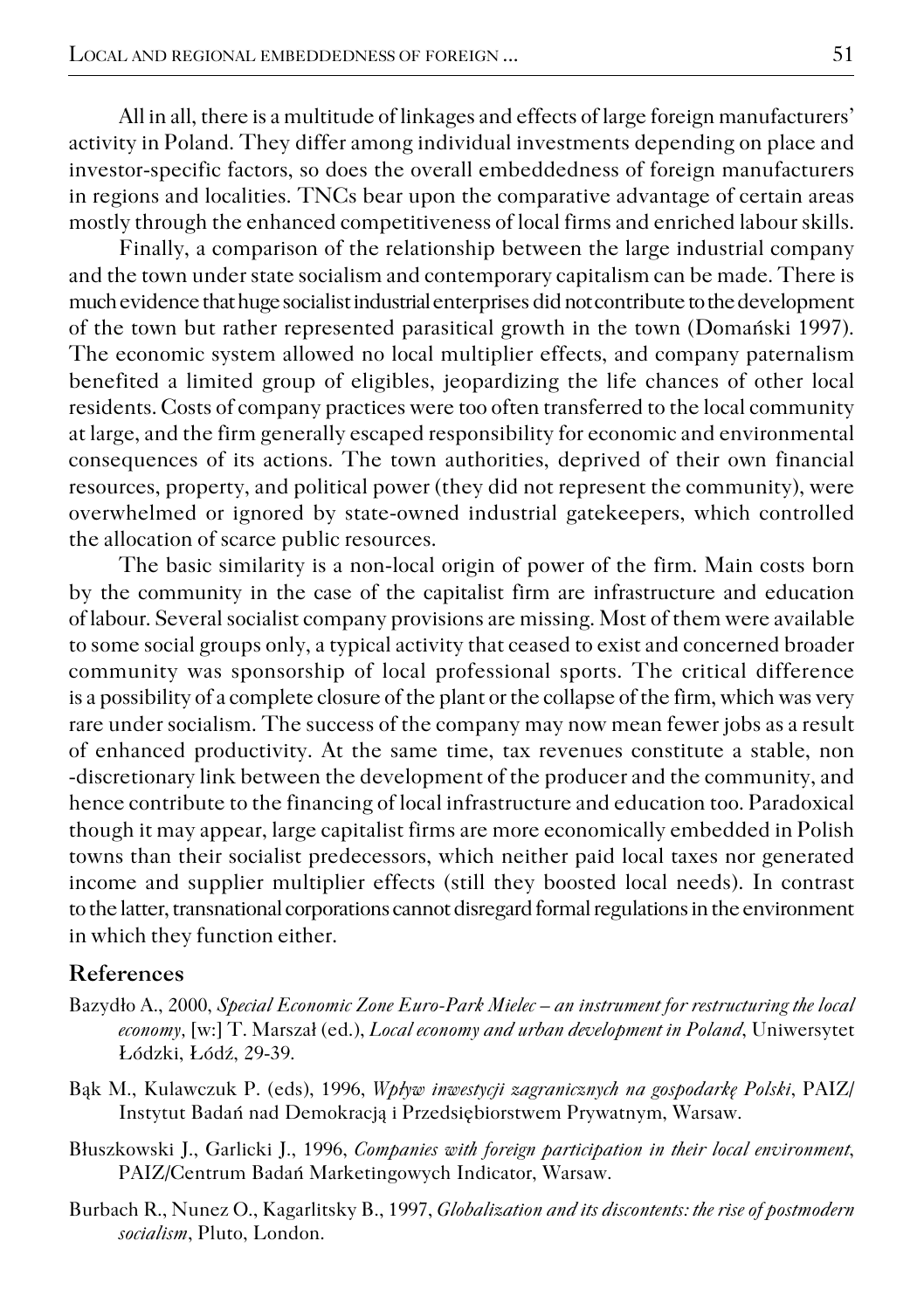- Dicken P., 1998, *Global shift: transforming the world economy*, Paul Chapman Publishing, London.
- Dicken P., Forsgren M., Malmberg A., 1994, *The local embeddedness of transnational corporations* [in:] A. Amin, N. Thrift (eds), *Globalization, institutions, and regional development in Europe*, Oxford University Press, Oxford, 23−45.
- Dicken P., Malmberg A., 2001, *Firms in territories: a relational perspective*, Economic Geography*,* 77, 345−363.
- Domański B., 1996, *Wpływ inwestycji zagranicznych na gospodarkę województwa,* [w:] *Raport o stanie inwestycji zagranicznych w województwie krakowskim*, Urząd Miasta Krakowa/ VRG Strategy, Cracow, 55−68.
- Domański B., 1997, *Industrial control over the socialist town: benevolence or exploitation?* Praeger, Westport.
- Domański B., 2001a, *Kapitał zagraniczny w przemyśle Polski*, Institute of Geography and Spatial Management, Jagiellonian University, Cracow.
- Domański B., 2001b, *Poland: labour and the relocation of manufacturing from the EU,* [w:] G. Gradev (ed.), *CEE countries in EU companies' strategies of industrial restructuring and relocation*, European Trade Union Institute, Brussels, 21−49.
- Durka B. (red.), 2002, *Inwestycje zagraniczne w Polsce*, Foreign Trade Research Institute, Warsaw.
- Dziemianowicz, W., 1997, *Kapitał zagraniczny a rozwój regionalny i lokalny w Polsce*, Studia Regionalne i Lokalne, Uniwersytet Warszawski, 21.
- Gaczek W., Manikowska B., 1998, *Skutki inwestycji z udziałem kapitału zagranicznego w przestrzeni Poznania* [w:] *Gospodarka – przestrzeń – środowisko*, Uniwersytet Mikołaja Kopernika, Toruń, 477−487.
- Grabher G., 1994, The *disembedded regional economy: the transformation of east German industrial complexes into western enclaves,* [in:] A. Amin, N. Thrift (eds), *Globalization, institutions, and regional development in Europe*, Oxford University Press, Oxford, 177−195.
- Hardy J., 1998, *Cathedrals in the desert? Transnationals, corporate strategy and locality in Wrocław*, Regional Studies, 32, 639−652.
- Karkosza D., 1999, *Specjalna Strefa Ekonomiczna Euro−Park Mielec jako przykład restrukturyzacji regionu monofunkcyjnego*, Czasopismo Geograficzne, 70, 363−370.
- Meissner J., Borówka M., 1997, *Inwestycje zagraniczne w transformacji gospodarki regionalnej i lokalnej (na przykładzie województwa poznańskiego),*Biuletyn KomitetuPrzestrzennego Zagospodarowania Kraju PAN, 177, 71−108.
- Olesiński Z. (red.), 1998, *Bezpośrednie inwestycje zagraniczne w Polsce*, Warszawa: PWE.
- Olesiński Z., 1999, *Foreign investors in the local environment,* [in:] B. Durka B. (ed.), *Foreign investments in Poland,* Foreign Trade Research Institute, Warsaw, 102−118.
- Pavlinek P., 1998, *Foreign direct investment in the Czech Republic*, Professional Geographer, 50, 71−85.
- Pavlinek P., Smith A., 1998, *Internationalization and embeddedness in East−Central European transition: the contrasting geographies of inward investment in the Czech and Slovak Republics*, Regional Studies, 32, 619−638.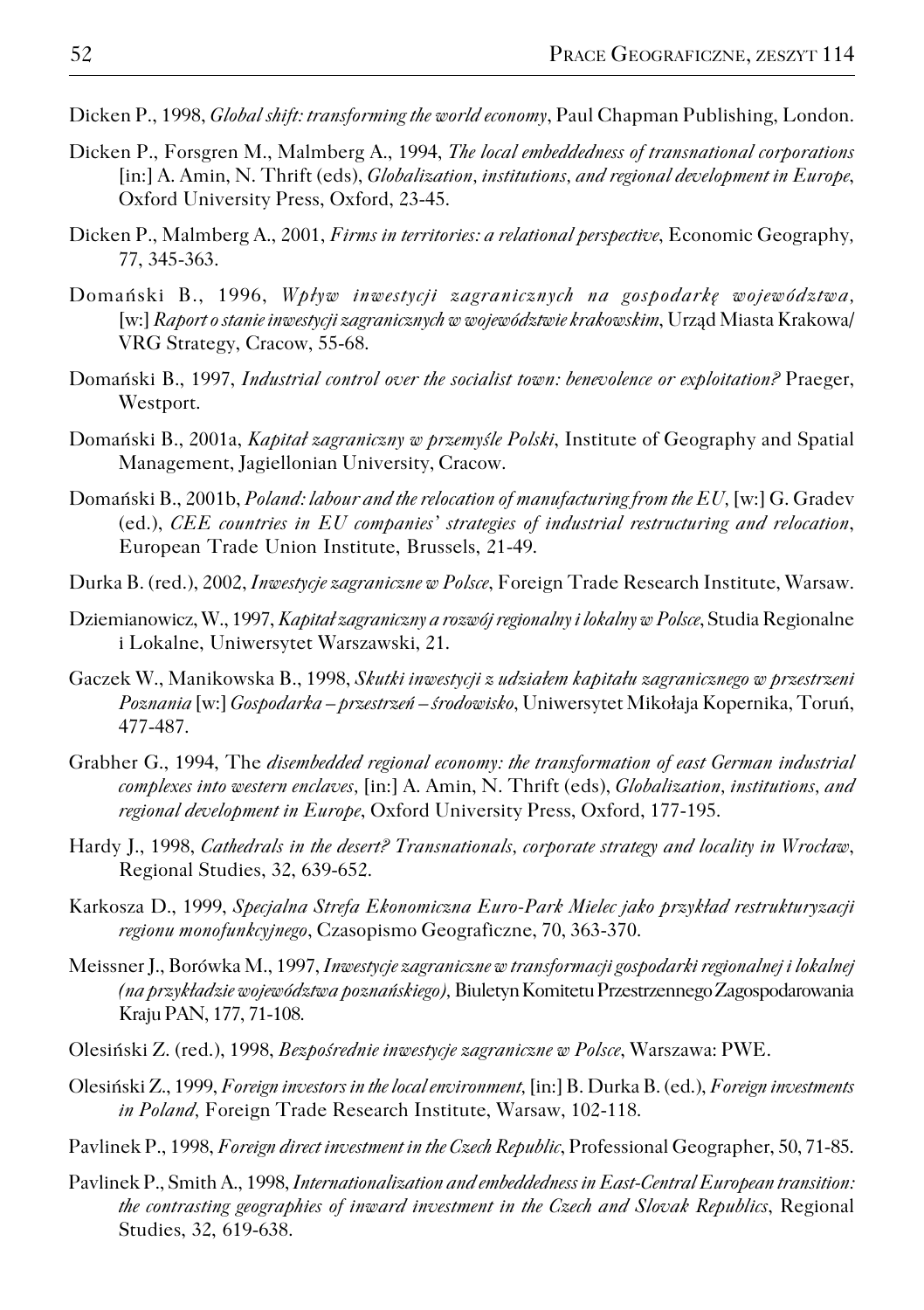Phelps N.A., 2000, *The locally embedded multinational and institutional culture*, Area, 322, 169−178.

- Rydz E., Barańska P., 2000, *Wybrane problemy przemysłu mleczarskiego województwa słupskiego w latach 1990−1996,* [w:] Z. Zioło (red.), *Problemy transformacji struktur przemysłowych w procesie przechodzenia do gospodarki rynkowej*, Prace Komisji Geografii Przemysłu PTG, 1, 55−66.
- Sobala−Gwosdz A., 2000, *The influence of large manufacturing firms on the local development of Jarosław in the 1990s,* [in:] T. Marszał (ed.), *Local economy and urban development in Poland*, Uniwersytet Łódzki, Łódź, 62−69.
- Starczewska G., 1996, *Ochrona środowiska w przedsiębiorstwach prywatyzowanych z udziałem kapitału zagranicznego*, [w:] M. Jarosz (red.), *Kapitał zagraniczny w prywatyzacji*, Instytut Studiów Politycznych PAN, Warsaw.
- Stryjakiewicz T., 1999, *Adaptacja przestrzenna przemysłu w Polsce w warunkach transformacji*, Wydawnictwo Naukowe UAM, Poznań.

# **Lokalne i regionalne zakorzenienie zagranicznych inwestorów przemysłowych w Polsce**

#### **Streszczenie**

Coraz więcej polskich gmin i regionów integruje się z gospodarką globalną za pośrednictwem zagranicznych inwestorów. Działalność wielu zakładów przemysłowych zależy od sytuacji na odległych rynkach i od decyzji podejmowanych za granicą oraz opiera się na technologiach i zaopatrzeniu z importu. Rodzi się w tej sytuacji pytanie w jakim stopniu przemysłowe korporacje ponadnarodowe zakorzenione są w środowisku lokalnym i regionalnym oraz jak wpływa to na zdolność do długotrwałego rozwoju gospodarczego.

W artykule pokazano różnorodność powiązań gospodarczych i społecznych wielkich koncernów, które składają się na owo zakorzenienie. Część zagranicznych producentów posiada rozbudowaną sieć dostawców części, materiałów i surowców, wszyscy korzystają z miejscowych usług – od transportu i ochrony do obsługi prawnej, komputerowej i marketingowej. Tworzą w ten sposób zaopatrzeniowe efekty mnożnikowe w gospodarce lokalnej i regionalnej, ponadto generują efekty dochodowe sprzyjające rozwojowi usług konsumpcyjnych. Istotne znaczenie ma trwałość działalności inwestorów, ich wpływ na liczbę i jakość miejsc pracy. Integracja inwestorów z otoczeniem następuje również przez sponsorowanie lokalnych instytucji i przedsięwzięć oraz partycypację w rozbudowie infrastruktury. Wraz z płaceniem podatków, respektowaniem przepisów ekologicznych i dobrymi stosunkami pracy działania takie czynią firmę obywatelem społeczności lokalnej.

Cechy miejscowości i regionów mogą wpływać na stopień zakorzenienia inwestorów. Znaczenie może mieć tu położenie geograficzne, poziom i zróżnicowanie miejscowej gospodarki, cechy społeczne oraz działalność samorządu. Najkorzystniejsze warunki dla rozwoju silnych więzi znajduje kapitał w regionach wyżej rozwiniętych, przede wszystkim w obszarach metropolitalnych. Łatwiej tu m.in. o dostawców specjalistycznych usług lub wyrobów. Jednak nawet tam gdzie zagraniczni producenci nie korzystają z miejscowego zaopatrzenia w materiały i części oraz nie angażują się